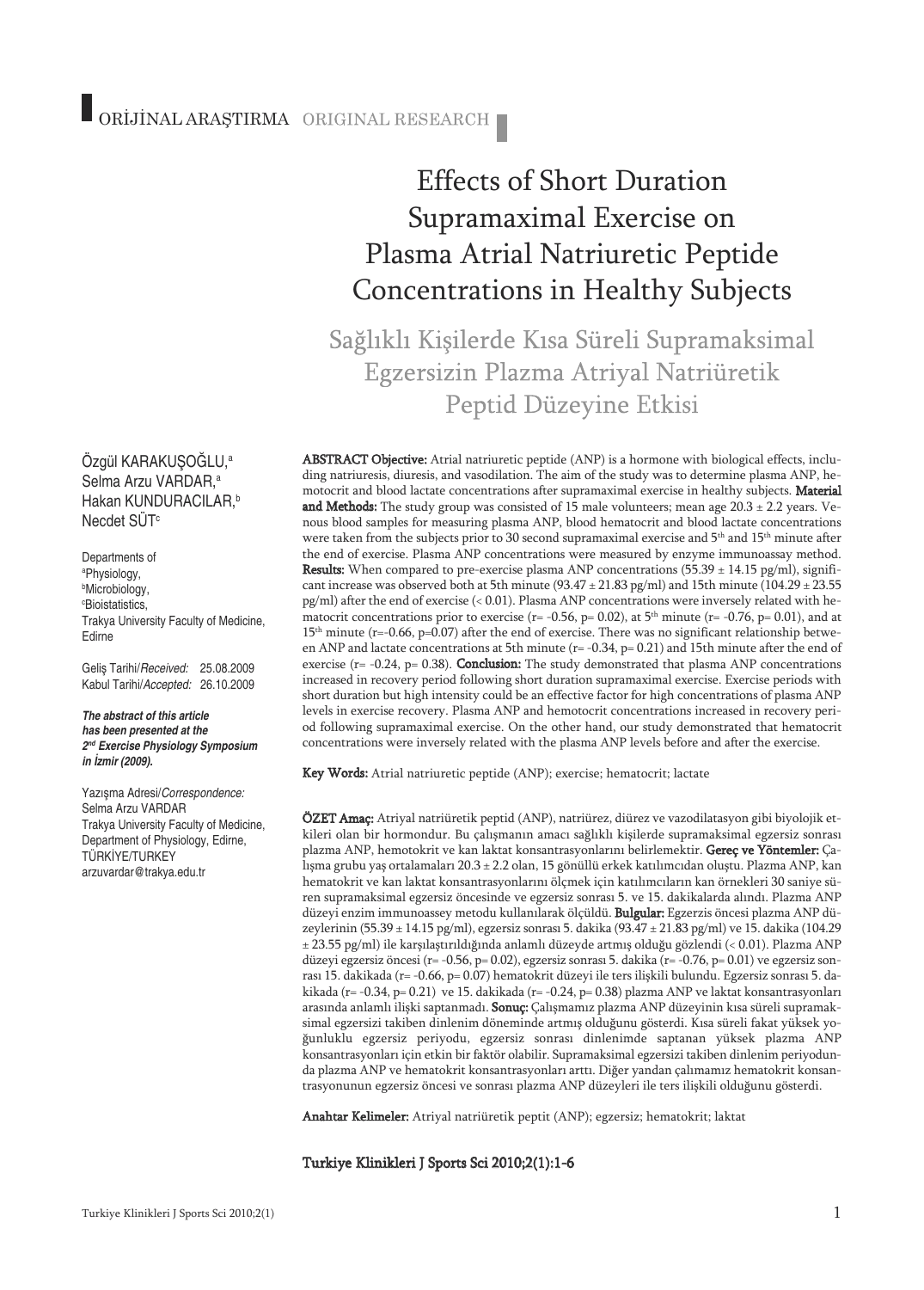trial natriuretic peptide (ANP) is a natriuretic, diuretic and vasodilator hormone that is synthesized by cardiac myocytes. 1 ANP produces a wide range of physiological effect such as modulation of body fluid, anti-hypertrophy, anti-inflamation. <sup>2</sup> Alterations in plasma concentrations of ANP following submaximal and maximal exercise have been investigated in various studies. 3-6 However, the responses of plasma ANP levels to supramaximal exercise are not known. Supramaximal exercise could be described as high intensity exercise which requires effort greater than maximal aerobic capacity and is usually achived by many sport activities such as football, volleyball, basketball, wrestling and tennis. These periods may enhance plasma ANP levels and may cause different biological effects.

ANP has been reported to have negative inotropic effects on heart. <sup>7</sup> The effects of this hormone on cardiac contractility are suggested to be concentration dependant. <sup>8</sup> Therefore, understanding the alterations of ANP concentrations with different intensities of exercise is considered to be important.

A recent study has suggested that ANP could be a factor for the difference of blood hematocrit concentrations in exercise recovery. <sup>9</sup> It has been shown that blood hematocrit concentration increases following the exercise. 10,11 Only a few minutes of heavy exercise is adequate for higher hematocrit concentrations. <sup>12</sup> The increases in plasma viscosity and hematocrit have been attributed to exercise-induced haemoconcentration. <sup>13</sup> The main reason of exercise induced hemoconcentration is explained as the fluid shift to the intracellular space due to cells rich in lactate that may increase cell osmolality. <sup>12</sup> Knowledge about the relationship between ANP and hematocrit concentrations that is an indicator of hemoconcentration after exercise is limitted.

The aim of the present study was to demonstrate the alteration of plasma ANP, hemotocrit and lactate concentrations after short duration supramaximal exercise, and secondly to investigate the relationship between plasma ANP and hematocrit concentrations.

## **MATERIAL AND METHODS** STUDY POPULATION

Fifteen healthy male undergraduate students attending physical education department volunteered to participate in the study. The ages of all subjects ranged from 18 to 26 years (mean  $20.3 \pm 2.2$  year). All subjects were nonsmokers and took no medication. No subjects were declared any illnesses. Subjects were excluded from the study if they had had any family history of sudden death or any personal history of hypertension, diabetes or syncope. Participants underwent to a comprehensive physical examination. Details of the study were explained to each subject and signed informed consent was obtained. The study was approved by the Local Ethics Committee of Trakya University Faculty of Medicine.

### STUDY DESIGN

Height, weight, body fat, blood pressure measurements and ECG recordings (Cardioline Delta 1 Plus, Bologna, Italy) of the subjects were performed just before the exercise test. Body fat measurements were made by bioelectrical body impedance analysis (BIA) using a body fat analyzer (model Tanita TBF300 Japan).

Venous blood samples were taken from the subjects to determine ANP, hematocrit and blood lactate concentrations. Before the exercise began, an indwelling polyethylene catheter inserted into the antecubital vein. Blood samples were taken just before the exercise, 5<sup>th</sup> and 15<sup>th</sup> minute after the end of exercise. The subjects were waited at sitting position until the third blood sample was taken. After each blood sample was taken, blood lacate levels were measured immediately by using a portable blood analyzer (Lactate-pro, Arkray, KDK Corporation, Kyoto, Japan). The rest of blood sample was divided into two tubs. One of the tubes contained ethylenediaminetetraacetic acid and it was centrifuged at  $3.000 \times g$  for 10 minutes at 4°C to remove plasma. Plasma samples were stored at -80°C until analysis. Plasma ANP concentrations was measured by an enzyme immunoassay human kit (a- Atrial Natriuretic Polypeptide (1-28) EIA Kit) according to the instructions on the manufacturer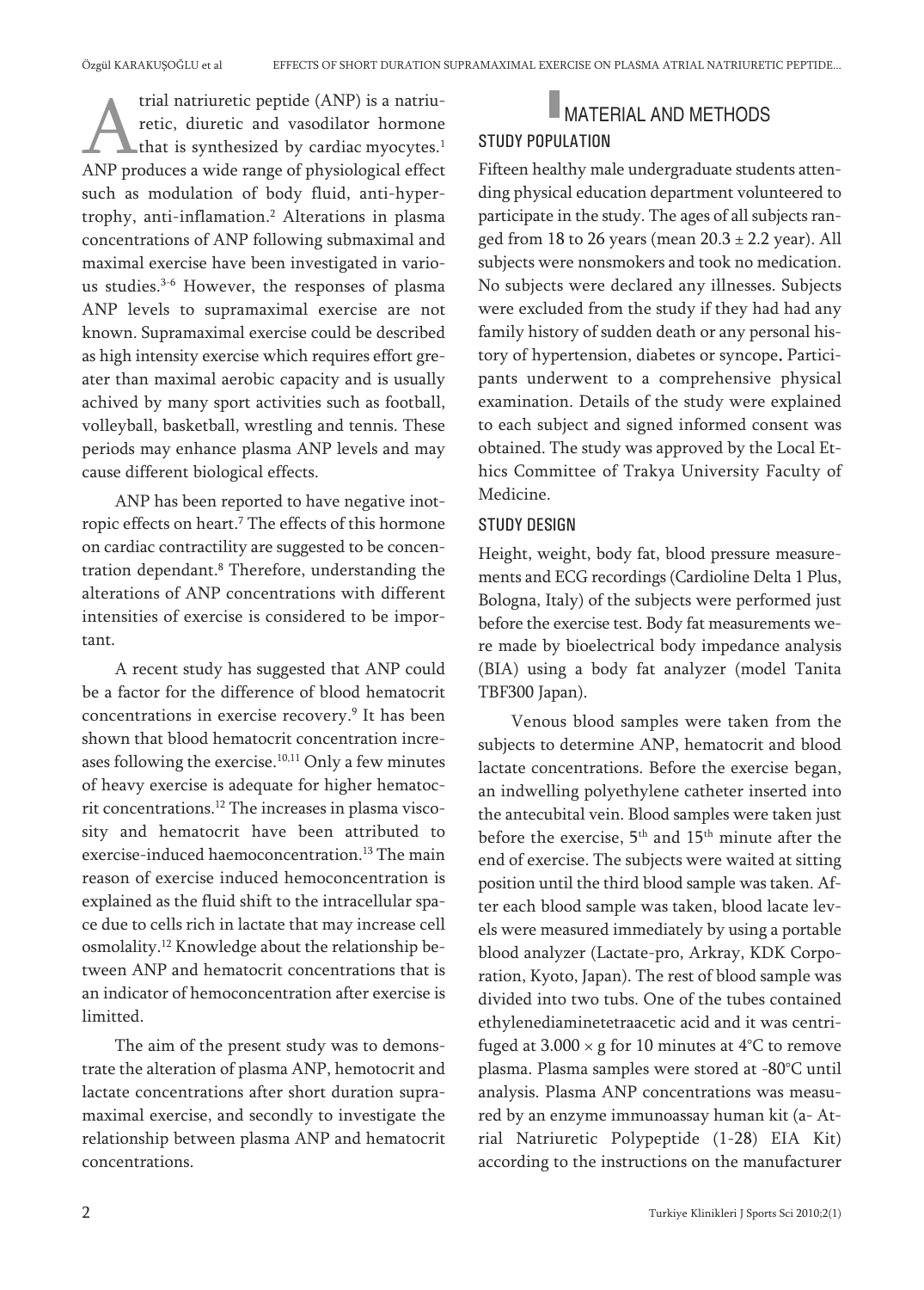(Phoenix Pharmaceuticals California, USA). The range of assay was 0-25 ng/ml and the lineer range was 0.07-1.56 ng/ml. The sensitivity of the assay was 0.07 ng/ml and the intra- and inter-assay coefficients of variation were lower than 5% and 14%, respectively. The second tub was a heparinized capillary tube. It was filled with the venous blood and sealed at the bottom for hemotocrit measurement. The tubes were centrifuged at  $1.000 \times g$  for 5 minutes and the height of the red cell column is measured as a percent of the total blood column.

#### EXERCISE TEST

The Wingate cycle ergometer test is used to determine subject's anaerobic capacity. In some studies, this test was used to demonstrate the responses to supramaximal exercise. <sup>10</sup> The Wingate test consisted of a 30-s supramaximal cycling against a resistance load. <sup>14</sup> Each test was performed on a Monark cycle ergometer (Model 894-E, Sweden) and for each participant the load was calculated as 0.075 kg x.kg-1 body mass. The subjects warmed up by pedaling for 3 minutes against a 30 watt load. After 5 minutes rest period, by the command "start" the subject began pedaling as fast as possible against a predetermined work load until the end of the test period. Strong motivation was given verbally to subjects to maintain maximal pedaling rate during the test. The data were used to calculate peak power and mean power as in previous studies. 14

#### STATISTICAL ANALYSIS

Based on data from a previous report,<sup>15</sup> the intention was to detect a difference between the ANP concentration before exercise  $(6.78 \pm 3.26 \text{ fmol/ml})$ and 15<sup>th</sup> minute ANP concentration after the exercise (13.54  $\pm$  7.27 fmol/ml), with a= 5% and power= 80% suggested in a study population of 13 subjects.

The numeric results were expressed as mean  $\pm$ SD, and categorical results were expressed as a number (percentage). Normality distribution of the variables was tested by using One Sample Kolmogorov Smirnov test. Comparison of before exercise, 5<sup>th</sup> minute after the exercise, and 15<sup>th</sup> minute after the exercise scores of patients was evaluated by repeated measures analysis of variance (ANOVA) test for normal distributed data, Freidman ANOVA test for non-normal distributed data, and then Bonferroni post-hoc test was used when the significance difference was obtained. The Pearson or the Spearman rank correlation analysis was performed to examine the relationships between variables.

A p-value < 0.05 was considered statistically significant. Statistica 7.0 (StatSoft Inc., Tulsa, OK, USA) was used for statistical analyses.

# **RESULTS**

Mean weight of the subjects was  $80.9 \pm 13.8$  kg (range: 61.0-117.0), mean height was  $181.8 \pm 8.2$ cm (range: 168.0-197.0), mean body mass index was  $24.4 \pm 3.4$  kg/m<sup>2</sup> (range: 21.0-33.0) and mean body fat ratio was  $16.4 \pm 5.8$  % (range: 11.0-31.0). No abnormality was found in systolic and diastolic blood pressures and ECG recordings in subjects. Mean heart rate was  $66.27 \pm 8.57$  beats per minute, mean systolic and diastolic blood pressure was  $117.00 \pm 7.74/73.00 \pm 5.27$  mmHg prior to exercise. The peak power (715.4  $\pm$  152.5), mean power  $(574.5 \pm 123.9)$  and anaerobic fatigue  $(0.34 \pm 0.1)$ values recorded during Wingate test.

The ANP, hematocrit and lactate concentrations were determined before exercise, 5 and 15 minutes after exercise test (Table 1). Statistically significant differences were obtained amongst preexercise, 5<sup>th</sup> minute and 15<sup>th</sup> minute values in plasma ANP, hematocrit and lactate concentrations. When compared to pre-exercise levels, plasma ANP concentrations were found to increase at 5<sup>th</sup> and 15th minutes following the exercise.

In this study, an inverse correlation  $(r = -0.56,$ p= 0.02, Figure 1) between pre-exercise ANP and hemotocrit concentrations was found. On the other hand, strong negative correlation were demonstrated between ANP and hematocrit concentrations at  $5<sup>th</sup>$  minutes after exercise (r= -0.76, p= 0.01, Figure 2) and  $15<sup>th</sup>$  minutes after exercise (r= -0.66,  $p = 0.07$ , Figure 3). There was no significant correlation between pre-exercise ANP and lactate concentrations ( $r= 0.16$ ,  $p= 0.56$ ). Similarly, no significant relationship was shown between ANP and lactate concentrations at  $5<sup>th</sup>$  minute (r= -0.34, p=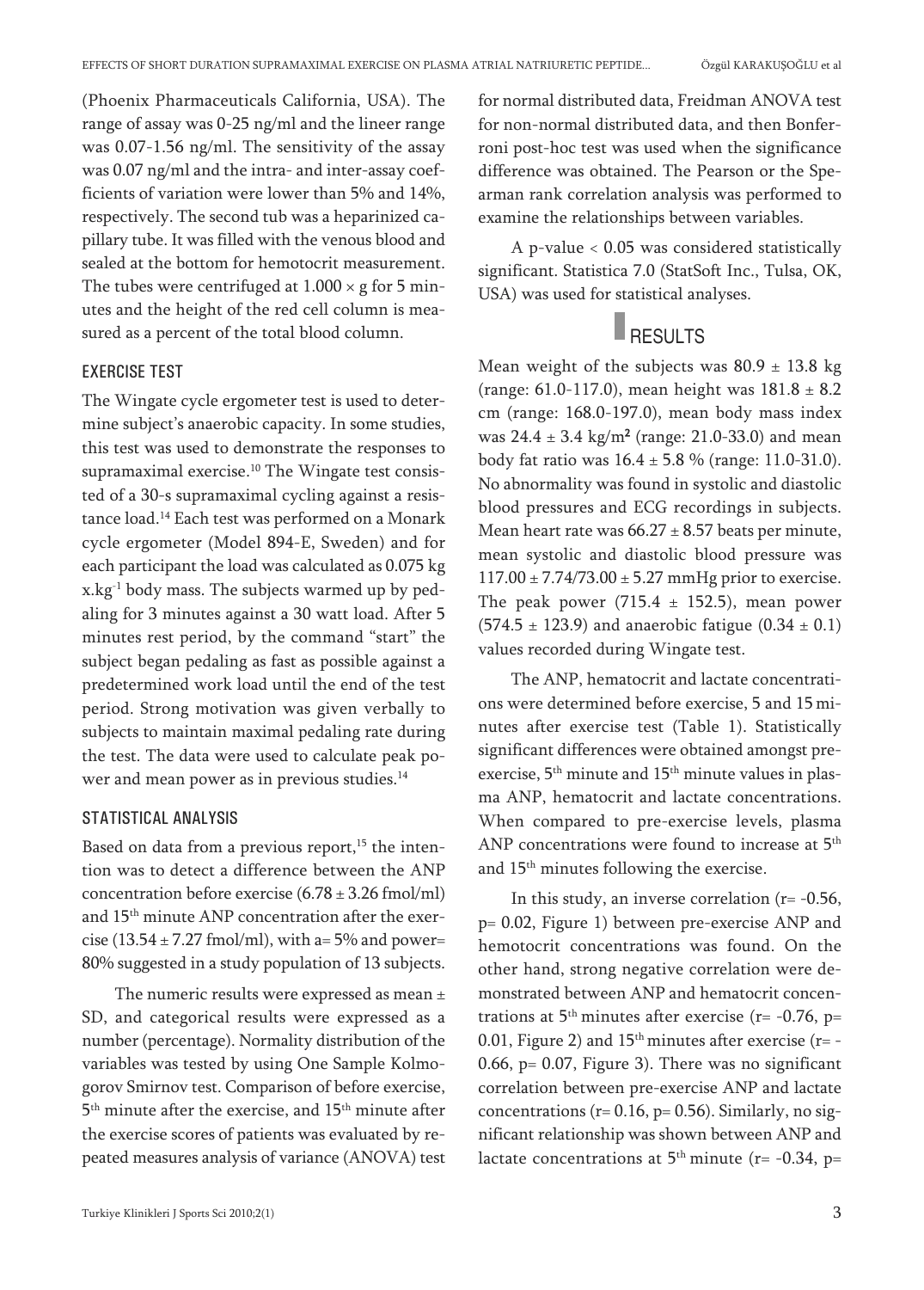| <b>TABLE 1:</b> Plasma atrial natriuretic peptid (ANP), lactat and hemotocrit concentrations of subjects. |                   |                                |                                |                                  |         |
|-----------------------------------------------------------------------------------------------------------|-------------------|--------------------------------|--------------------------------|----------------------------------|---------|
|                                                                                                           | Pre-exercise      | 5 <sup>th</sup> minutes after  | 15 <sup>th</sup> minutes after |                                  |         |
|                                                                                                           |                   | the end of exercise            | the end of exercise            |                                  | P       |
| ANP pg/ml                                                                                                 | $55.39 \pm 14.15$ | $93.47 \pm 21.83$ <sup>a</sup> | $104.29 \pm 23.55^{a,b}$       | $F = 103.9$ ; df= 2              | < 0.001 |
| Lactat mmol/lt                                                                                            | $1.50 \pm 1.25$   | $8.15 \pm 1.83$ <sup>a</sup>   | $5.6 \pm 1.69^{a,b}$           | Freidman $\chi^2$ = 28.1; df = 2 | < 0.001 |
| Hematocrit %                                                                                              | $45.2 \pm 2.37$   | $48.1 \pm 2.97$ <sup>a</sup>   | $46.9 \pm 1.50^{a,b}$          | $F = 27.3 : df = 2$              | < 0.001 |

Data are expressed as the mean ± SD

a : p< 0.001 when compared with pre-exercise

 $b$ : p< 0.001 when compared with  $5<sup>th</sup>$  minutes after the end of exercise.

0.21) and  $15<sup>th</sup>$  minute after the end of exercise (r= -0.24, p= 0.38).

### **DISCUSSION**

The alterations of plasma ANP concentrations following short duration supramaximal exercise were examined in the present study. Our results indicated that plasma ANP levels increased in healthy subjects following the supramaximal exercise. The changes of plasma ANP after exercise shows different results depending on intensity, type and duration of exercise. Plasma ANP levels did not change significantly after mild intensity exercise according to a previous study. <sup>16</sup> On the other hand, it has been demonstrated that plasma ANP concentrations were increased up to 30% following the maximal aerobic exercise. <sup>4</sup> Mandroucas et al <sup>3</sup> reported 96 % increase in plasma ANP concentrations following maximal exercise. They have shown that in comparison to submaximal level, maximal exercise was the main stimulus for elevated plasma ANP concentrations. In our study, 69% and 88% increase was present in plasma ANP concentrations at 5th minutes and 15th minutes after the end of supramaximal exercise, respectively. Our results indicated that exercise intensity appeared to be an effective factor for ANP secretion.

Post exercise blood samples were taken at 5<sup>th</sup> and 15th minutes after the end of exercise (recovery) in the present study. Therefore, blood samples were assessed at two different durations in recovery. ANP concentrations were higher at both the  $5^{\rm th}$  and  $15^{\rm th}$  minutes than resting values (Table 1). A previous study, which compare plasma ANP concentrations at  $10<sup>th</sup>$  minute following the exer-



**FIGURE 1:** Correlations of plasma atrial natriuretic peptid (ANP) with hemotocrit (Htc) concentrations before exercise (r= -0.56, p= 0.02).



**FIGURE 2:** Correlations of plasma atrial natriuretic peptid (ANP) with hemotocrit (Htc) concentrations five minute after the end of exercise ( $r = -0.76$ ,  $p = 0.01$ )

cise with immediately after the end of exercise reported significant reduction. <sup>3</sup> However, our findings were not in agreement with previous observations suggesting an immediate decrease in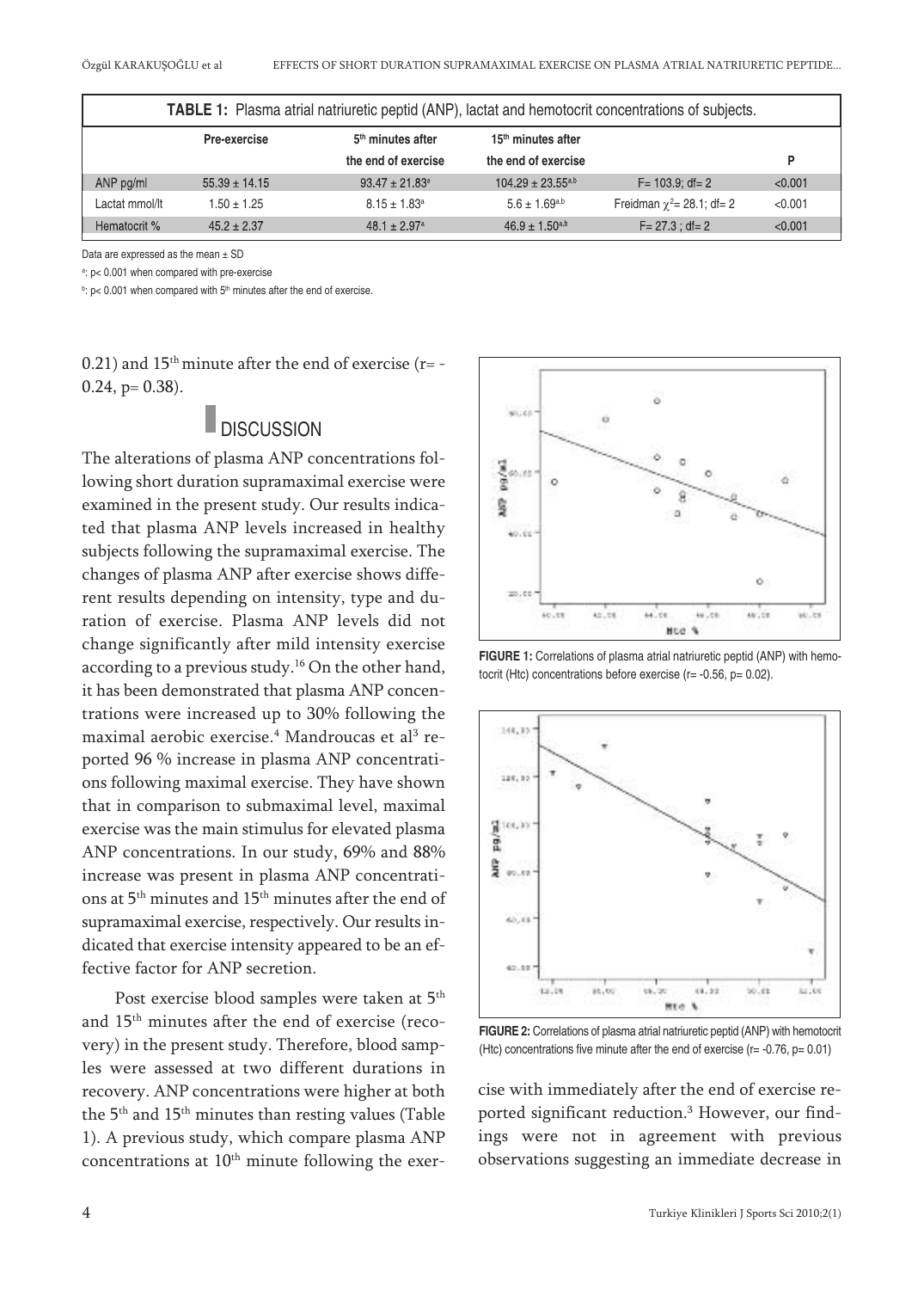

**FIGURE 3:** Correlations of plasma atrial natriuretic peptid (ANP) with hemotocrit (Htc) concentrations fifteen minute after the end of exercise (r= -0.66, p= 0.07)

plasma ANP concentrations. 3,17 According to the present study, short duration supramaximal exercise causes the increase in ANP secretion to continue for at least 15 minutes in recovery period.

Several factors may be responsible for the ANP secretion during and subsequent to the exercise. The increase in plasma norepinephrine have been suggested as an important factor for the release of ANP in response to exercise in healthy subjects. <sup>18</sup> It has been reported that an increased norepinephrine concentration was significantly related with an increased ANP level after short-term exercise testing. 16,18 On the other hand, it is known that ANP inhibits sympathetic nerve activity. 19-20 Therefore, ANP secretion following the exercise may play a feedback modulator role in the regulation of sympathetic activity.

The type of exercise may be accepted as another factor affecting the alterations in plasma ANP concentrations. In a recent study, increase in plasma ANP concentrations have been found to be different in arm exercise from leg exercise. <sup>21</sup> In addition, a significant postural influence was reported on plasma ANP concentrations. <sup>21</sup> In our study, all subjects have made leg exercise in a sitting posture in order to avoid any alteration that may result from different postures and the use of different extremities following exercise.

Secondly, we investigated whether there was a relationship between plasma ANP and hematocrit concentrations before and after exercise. Surprisingly, plasma ANP concentrations were negatively associated with hemotocrit concentrations both before and after exercise in our study. It was found in the present study that the higher is the ANP level in blood samples, the lower are the hemotocrit levels. Negative association between plasma ANP and hemotocrit concentrations following the exercise was more pronounced than the values obtained before the exercise. Despite a medium association  $(= -0.56, p= 0.02)$  that was shown before exercise, strong negative correlations were obtained at  $5<sup>th</sup>$  minute (r= -0.76, p= 0.01) and  $15<sup>th</sup>$ minute after the end of exercise  $(r = -0.66, p = 0.07)$ between plasma ANP and hemotocrit concentrations. However, hemotocrit increase was observed together with ANP increase at 5<sup>th</sup> minute after exercise. At the 15<sup>th</sup> minute hemotocrit level tended to decrease despite ANP increase, which may indicate that negative relation between ANP and hemotocrit is independent from hemotocrit change induced by exercise. Similar to our study, Fukuta et al. <sup>22</sup> firstly demonstrated that ANP concentrations were inversely related with plasma hemoglobin concentrations and anemia was an independent predictor for eleveted plasma ANP concentrations in coronary artery patients. According to this study, the relationship between ANP and hemoglobin was independent from other cardiac and noncardiac determinants of natriuretic peptide concentrations, including left ventricul end-diastolic pressure and body mass index.<sup>22</sup>

Physiological alterations such as acidosis occur during and subsequent to exercise. Mandroukas et.al. <sup>3</sup> reported an increase in plasma ANP levels together with higher blood lactate levels after exercise. Similarly, ANP and lactate levels were found to increase at 5<sup>th</sup> minute after exercise in our study. However, our results showed no marked relation between plasma ANP and lactate concentrations

The effect of supramaximal exercise on ANP, hematocrit and lactate concentrations were investigated using Wingate test. However, there are seve